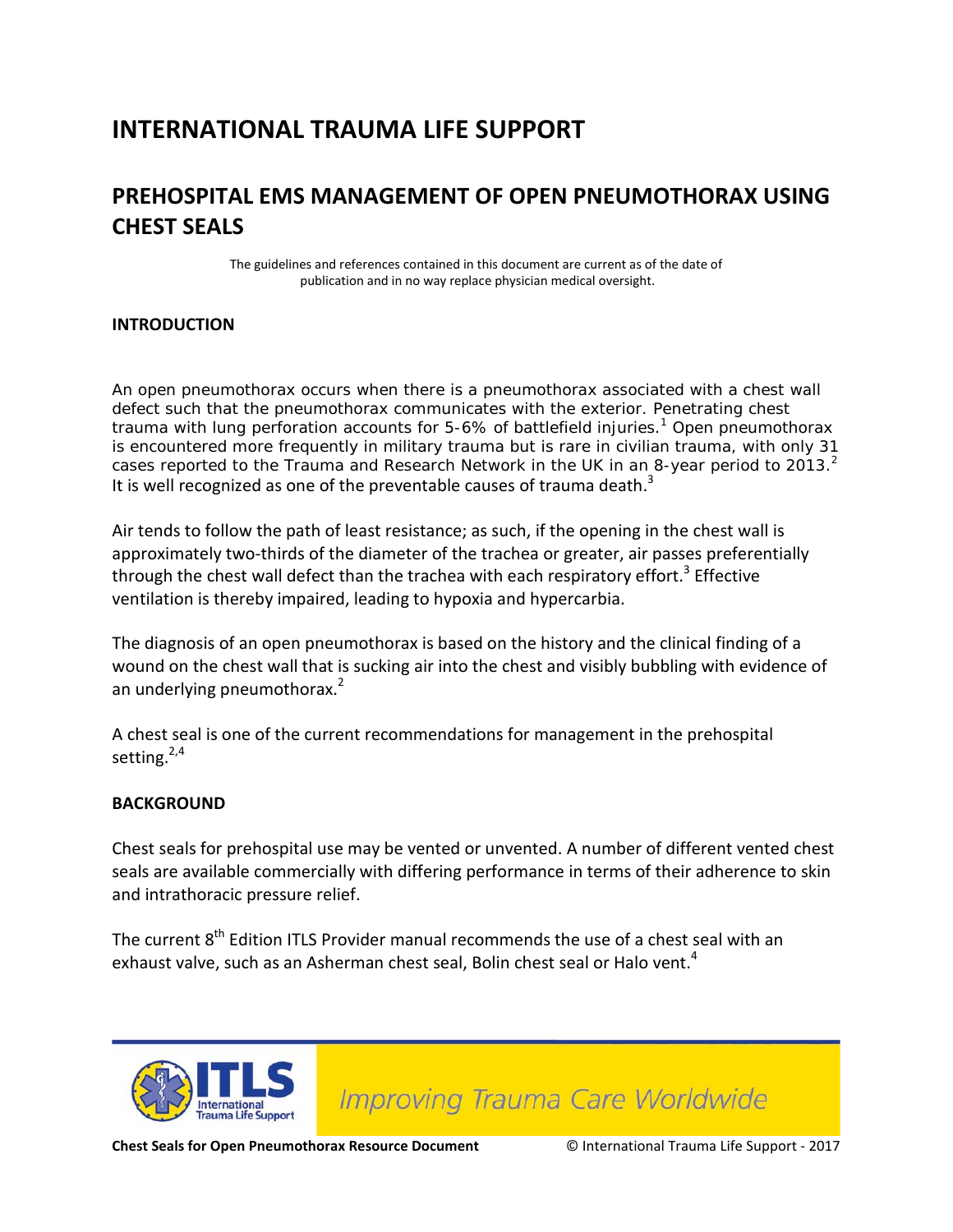Until recently, the Bolin chest seal and Asherman chest seal were the only two vented chest seals available. Recently, novel chest seals have been developed with a different type, shape, material and valves to enhance the evacuation of air, and possibly blood, from the pleural cavity. Furthermore, such chest seals were intended to avoid obstruction of the valve by external environmental artifacts or blood clots.

Arnaud reported that Asherman chest seals very easily peel off in wet skin.<sup>5,6</sup> Similarly, Bolin chest seals are easier to peel off compared to other chest seals such as SAM, HyFin and Russell.

In addition to adherence, the efficiency of the vent has also been identified as a factor to consider in determining the overall efficacy of a chest seal.

#### **CONSIDERATIONS**

The performance of chest seals to prevent tension physiology depends partially on their ability to adhere to the skin and seal the chest wound. There are no human studies, but a number of animal studies have been published to assess the efficacy of the range of chest seals that are currently available for use.<sup>5,6,7,8,9</sup> These are generally aimed at assessing adhesiveness and venting function in the presence of fluid, hence assessing prevention of tension physiology.

In assessing adhesiveness, eight vented chest seals were tested with adherence scores for peeling and detachment scores at ambient temperatures.<sup>2</sup> Five were further selected based on their superior adherence scores and assessed after 17 hours of storage at extreme cold (-19.5C) and hot (71.5C) temperatures. No significant difference was found in skin adherence of the five vented chest seals at ambient temperature; four seals (Russell, FastBreathe, Hyfin, and SAM) maintained superior adherence even after exposure to extreme temperatures compared to the Bolin chest seal.

In assessing venting function, the beneficial effects of application of five non-occlusive chest seals for management of hemopneumothorax and prevention of tension hemopneumothorax were evaluated in a swine model with an open bleeding chest wound.<sup>7</sup> It was established that covering a dry (non-bleeding) chest wound with any of the chest seals restored normal intrapleural pressure and improved respiration. However, subsequent blood exuding from the wound site did not pass through the one-way valve chest seals. Accumulated blood clogged the air passage and led either to development of tension hemopneumothorax, or more often, caused detachment of chest seals from skin and loss of its function. Conversely, the laminated vent channel on other chest seals allowed effective evacuation of blood and air from the pleural cavity and prevented tension hemopneumothorax. Laminated vent channels were also instrumental in preventing adhesive failure because blood did not accumulate behind the chest seals. Although further investigation is warranted for clinical field application, the authors



**Improving Trauma Care Worldwide**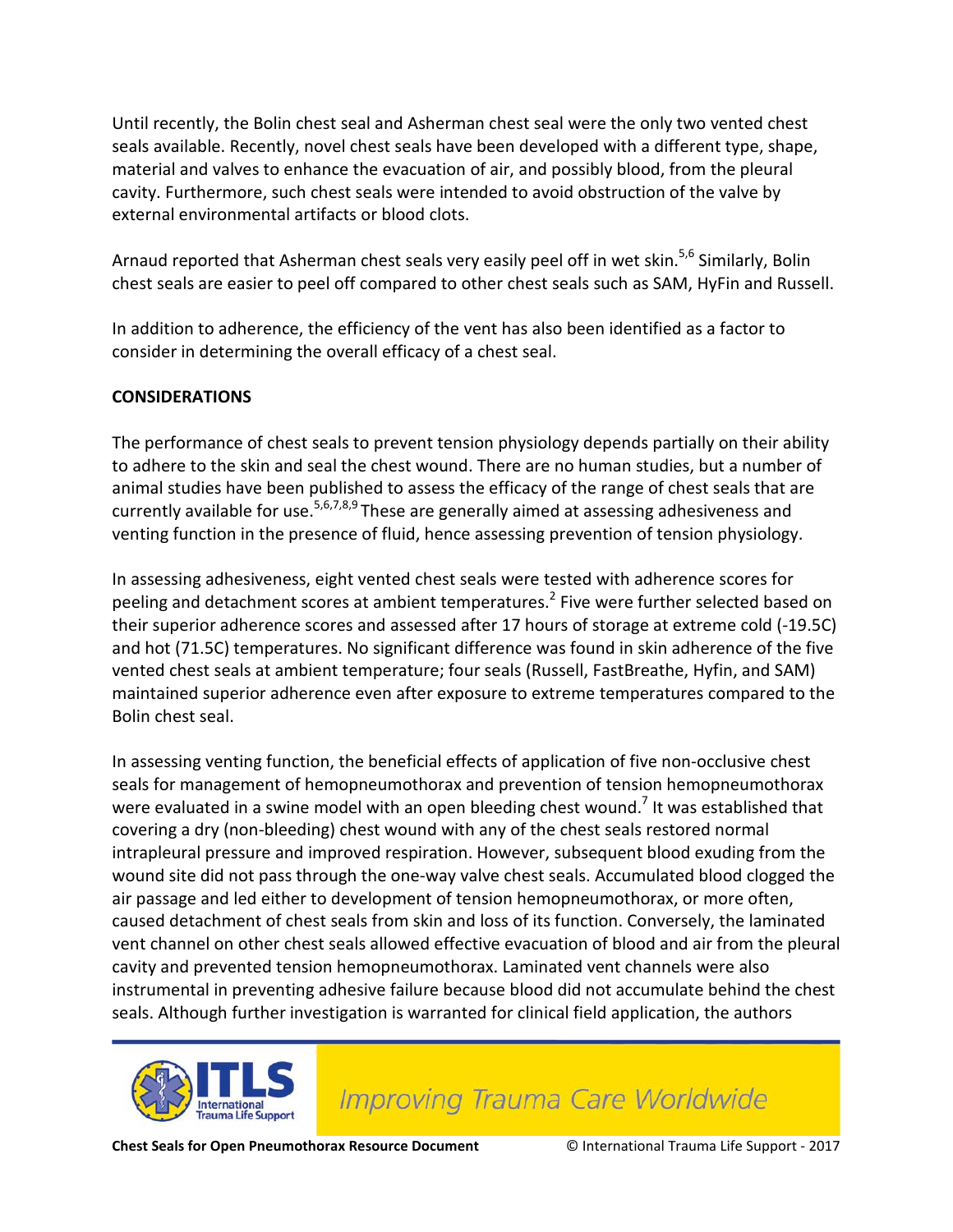recommend in the interim that chest seals with laminar vent channel be used preferably for treating combat casualties in the field, particularly prior to the arrival to higher level of care.

#### **PROCEDURE**

Based on local protocols, **vented chest seals** fitted with a laminated vent channel should be applied to patients with open pneumothorax.

#### **MEDICAL OVERSIGHT**

Medical oversight should continue to review current literature and develop proper prehospital EMS protocols in regard to appropriate use of chest seal. Implementation of this protocol should be monitored and supervised through a quality assurance program.

#### **CONCLUSION**

It is the position of ITLS that there is sufficient evidence to support the use of vented chest seals, which have laminated vents, in patients with open pneumothorax. In the event that a chest seal with a one-way valve is used, the valve should be checked or the seal changed 1 hour after application.

Recent advances in the design and manufacture of chest seals have led to the availability of the H-vent chest seal on the market. ITLS will continue to monitor further clinical field studies and will update this position as necessary.



**Improving Trauma Care Worldwide** 

**Chest Seals for Open Pneumothorax Resource Document** © International Trauma Life Support - 2017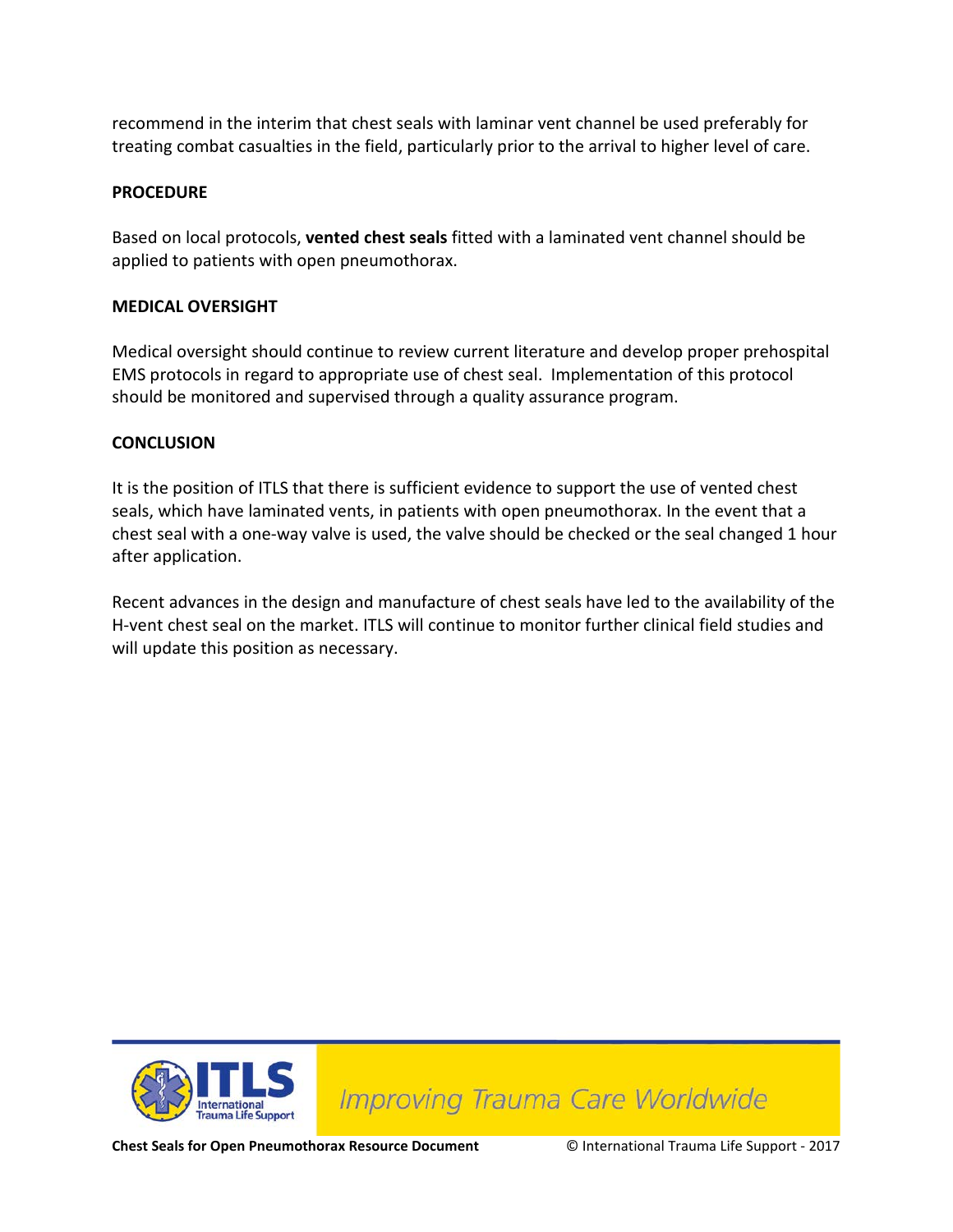#### **REFERENCES**

- 1. Peoples GE, Gerlinger T, Craig R, Burlingame B. Combat casualties in Afghanistan cared for by a single team during the initial phase of operation enduring freedom. Mil Med. 2005;170:462Y468.
- 2. Leech C, (2017). The pre-hospital management of life-threatening chest injuries: a consensus statement from the Faculty of Pre-Hospital Care, Royal College of Surgeons of Edinburgh. TRAUMA Vol 19:1:54-62.
- 3. Advanced Trauma Life Support Ninth Edition 2012 American College of Surgeons ACS Committee on Trauma Page 98-99.
- 4. International Trauma Life Support Eighth Edition 2016 Page 131-133. ISBN-13:978-0-13- 413079-8.
- 5. Arnaud F, Jeronimo-Maudin E, Higgins A, Kheirabadi B, McCarron R, Kennedy D, Housler G. Adherence evaluation of vented chest seals in a swine skin model. Injury. 2016; 47(10):2097-2104.
- 6. Arnaud F, Tomori T, Teranishi K, Yun J, McCarron R, Mahon R. (2013) Evaluation of chest seal performance in a swine model. Comparison of Asherman vs. Bolin. Injury. 2008;39:1082-88.
- 7. Kheirabadi BS, Terrazas IB, Miranda N, et al (2017) Do vented chest seals differ in efficacy? An experimental evaluation using a swine hemopneumothorax model. *Journal of Trauma and Acute Care Surgery,, Publish Ahead of Print*. doi:10.1097/TA.0000000000001501
- 8. Kheirabadi, B. S., Terrazas, I. B., & Koller, A. (2013). Vented versus unvented chest seals for treatment of pneumothorax and prevention of tension pneumothorax in a swine model. *J Trauma Acute Care Surg, 75*(1), 150 - 156.
- 9. Kotora Jr JG, Henao J, Littlejohn LF, Kircher S. (2013) Vented chest seals for prevention of tension pneumothorax in a communicating pneumothorax. J Emerg Med. 2013; 45(5); 686-694.



**Improving Trauma Care Worldwide** 

**Chest Seals for Open Pneumothorax Resource Document** © International Trauma Life Support - 2017